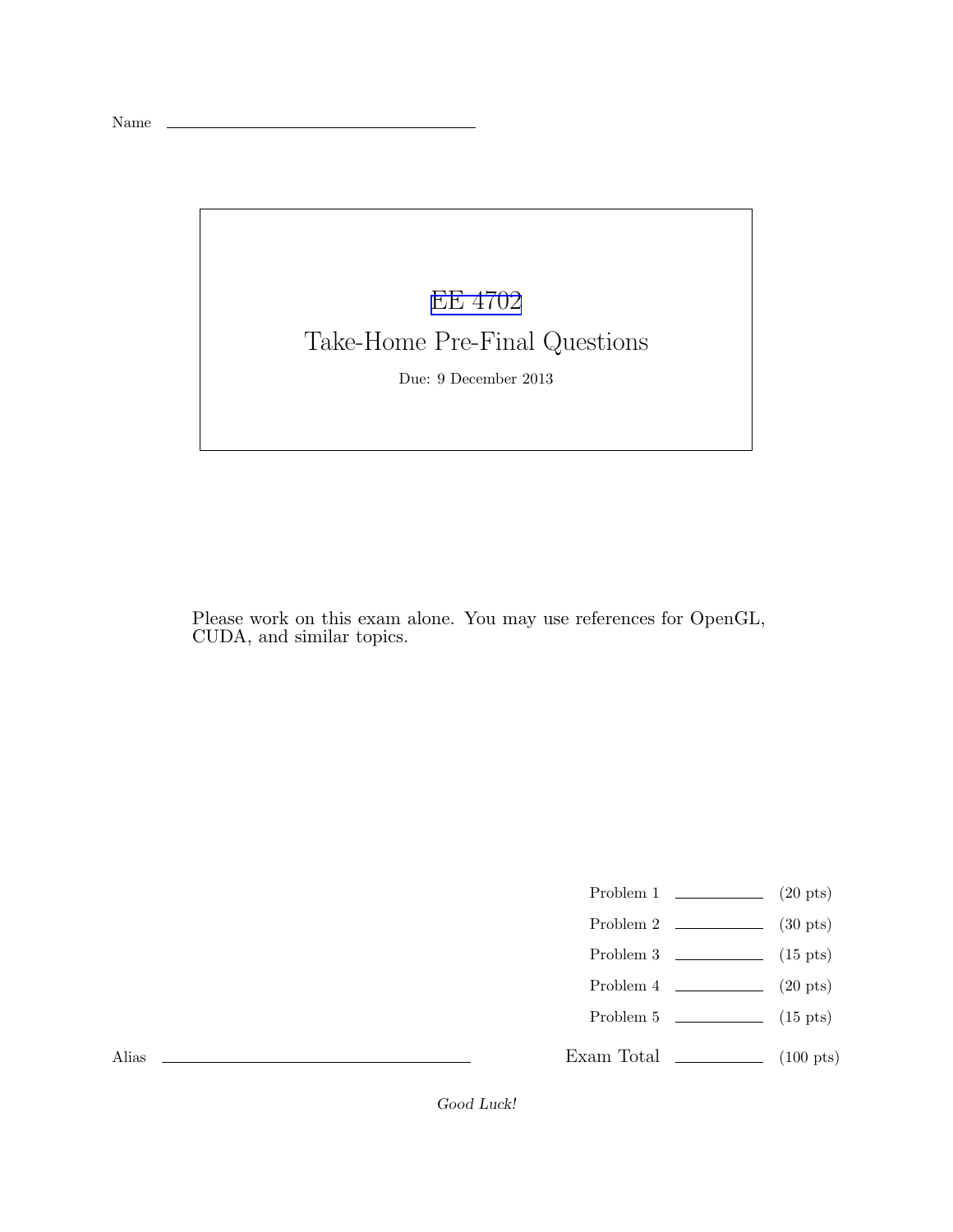Problem 1: [20 pts]The code below is the data\_unpack routine from the Homework 3 solution. Recall that the code in Homework 3 requires that the number of threads must be no smaller than the number of balls (the value of chain\_length).

Re-write the routine so that it works correctly even if the number of balls is greater than the number of threads.

Re-write so number of threads can be fewer than chain length.

Compute the number of threads using CUDA-provided variables such as blockDim.

Array dc.d pos must be accessed efficiently.

```
__global__ void data_unpack()
```

```
const int bi = threadIdx.x + blockIdx.x * blockDim.x;
if ( bi >= dc.chain_length ) return;
```

```
Ball* const ball = kdc.d_balls[bi];ball->position = dc.d_pos[bi];
```
## }

{

 $\blacksquare$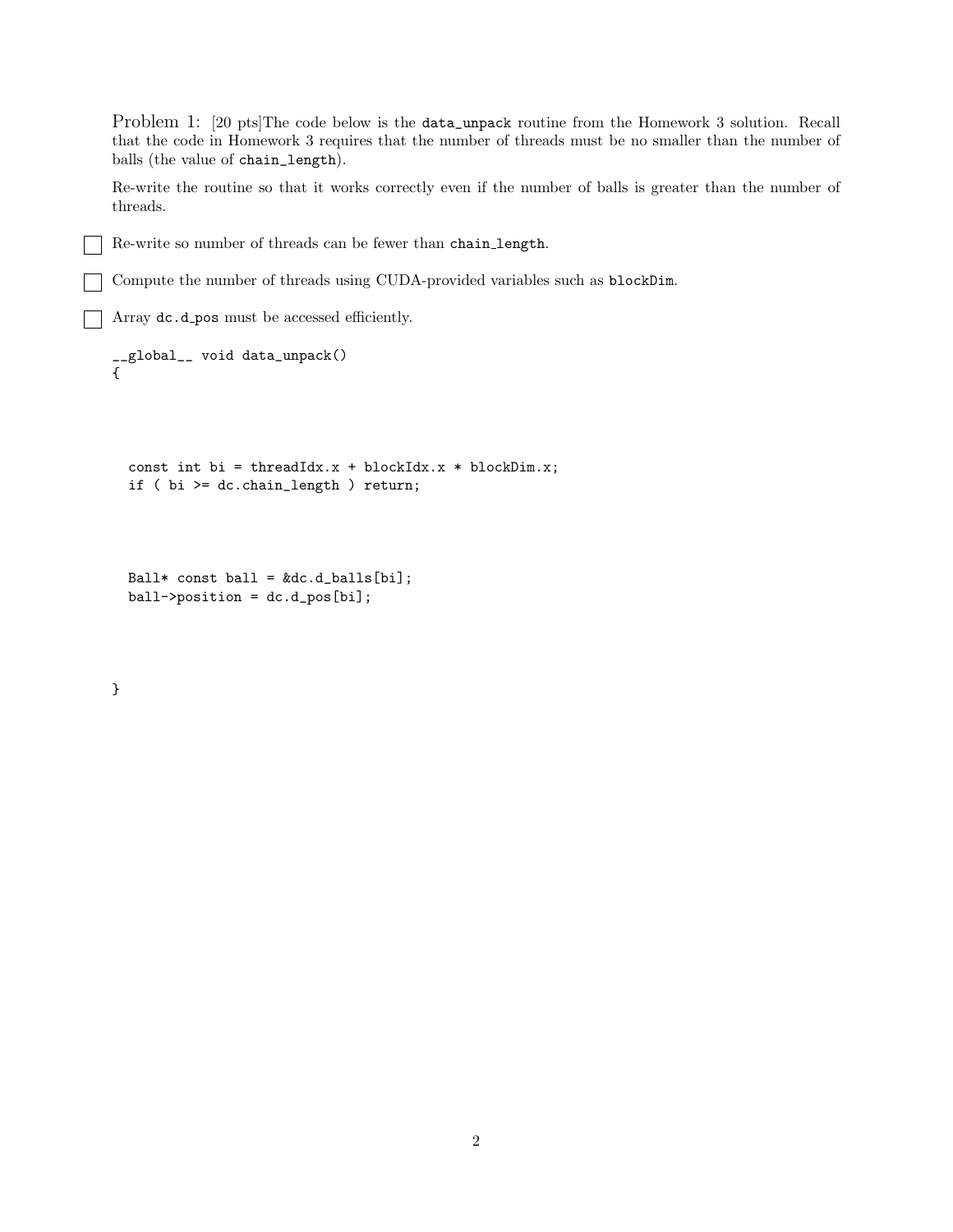Problem 2: [30 pts]Recall that the code for Homework 3 simulated a chain of balls (or string of beads). In this problem we'll extend that code by giving the balls electric charge, either positive or negative. The balls are sealed in a special coating that retains the charge.

The CUDA kernel below applies the force due to these charges. Like the penetration routine it must consider nearly all possible pairs. The code is written to optionally use shared memory when accessing the "b" object.

```
__global__ void time_step_gpu_sol_part_m(float delta_t) {
 const int tid = threadIdx.x + blockIdx.x * blockDim.x;
 const int threads_per_object = num_threads / dc.chain_length;
 const int a_idx = tid % dc-chain_length;const int b_idx_start = tid / dc.chain_length;
 __shared__ float4 c_pos[1024];
 float4 pos_a = dc.d_pos[a_idx]; // Global Access
 float3 force = make_float3(0,0,0);
 for ( int j=b_idx_start; j < dc.chain_length; j += threads_per_object )
   {
     if ( use_cache )
       {
         __syncthreads();
         if (a_idx == 0) c_pos[b_idx_start] = dc.d_pos[j]; // Global Access
         __syncthreads();
       }
     if ( a_idx != j )
       {
         float4 pos_b = use_cache ? c_pos[b_idx_start] : dc.d_pos[j]; // Global Access
         pNorm a_to_b = mn(pos_a, pos_b);const bool repel = (a_idx & 1) == (i & 1);force += ( repel ? -0.15f : 0.15f ) / a_to_b.mag_sq * a_to_b;
       }
   }
 const float3 delta_v = delta_t * dc.d_balls[a_idx].mass_inv * force;
 atomicAdd(&dc.d_vel[a_idx].x,delta_v.x);
 atomicAdd(&dc.d_vel[a_idx].y,delta_v.y);
 atomicAdd(&dc.d_vel[a_idx].z,delta_v.z); }
```
*Questions are on next page.*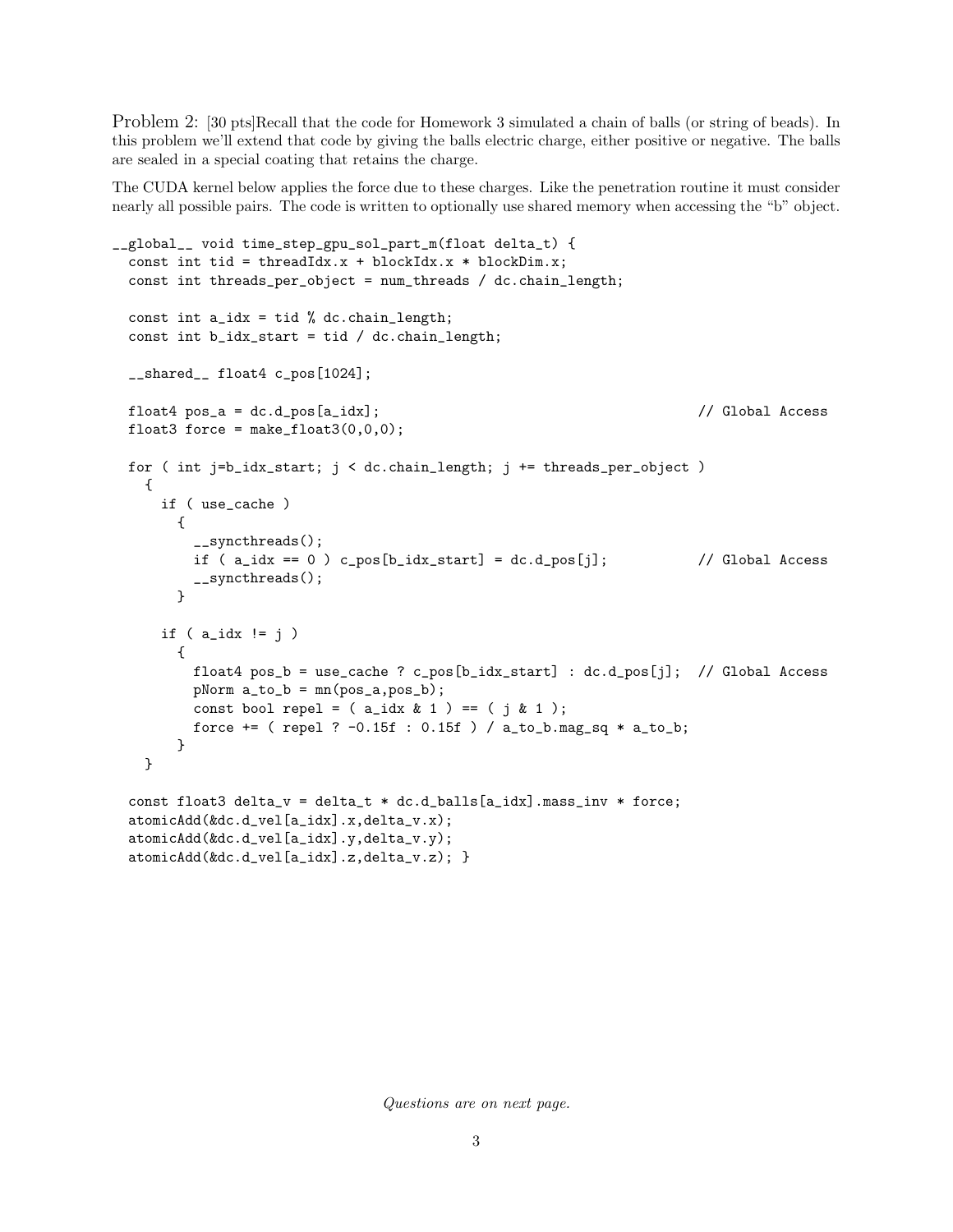Problem 2, continued:

(*a*) In this part assume that use\_cache is false, and so shared memory won't be used. Compute the amount of data requested due to accesses to d\_pos and compute how much of that data is actually used. Do this for the following configuration: chain\_length=256, a block size of 1024 threads, and a grid size of 16 blocks. The code runs on an NVIDIA Kepler GPU which has memory request sizes of 32, 64, and 128 bytes. For your convenience, comments show where global memory can be accessed. (Array c\_pos is not in global memory, and is anyway won't be needed until the next subproblem.)

Total size of requests (in bytes) to d pos considering all threads.

Amount of data in those requests that was needed.

(*b*) Repeat the problem above for the case when use\_cache is true. Remember that memory requests are not generated when reading or writing c\_pos itself.

Total size of requests (in bytes) to d pos considering all threads.

Amount of data in those requests that was needed.

(*c*) The d\_pos accesses that are used to fill shared memory,  $c$ \_pos[b\_idx\_start] = dc.d\_pos[j];, are wasteful (though the waste is small in proportion to the total amount of data accessed). Explain why the accesses are wasteful and fix the problem.

Fix problem.

Why are these accesses wasteful?

(*d*) The amount of memory read when assigning pos\_a can be reduced by using shared memory. Modify the code to do so.

Use shared memory to reduce redundant global accesses to initialize pos a.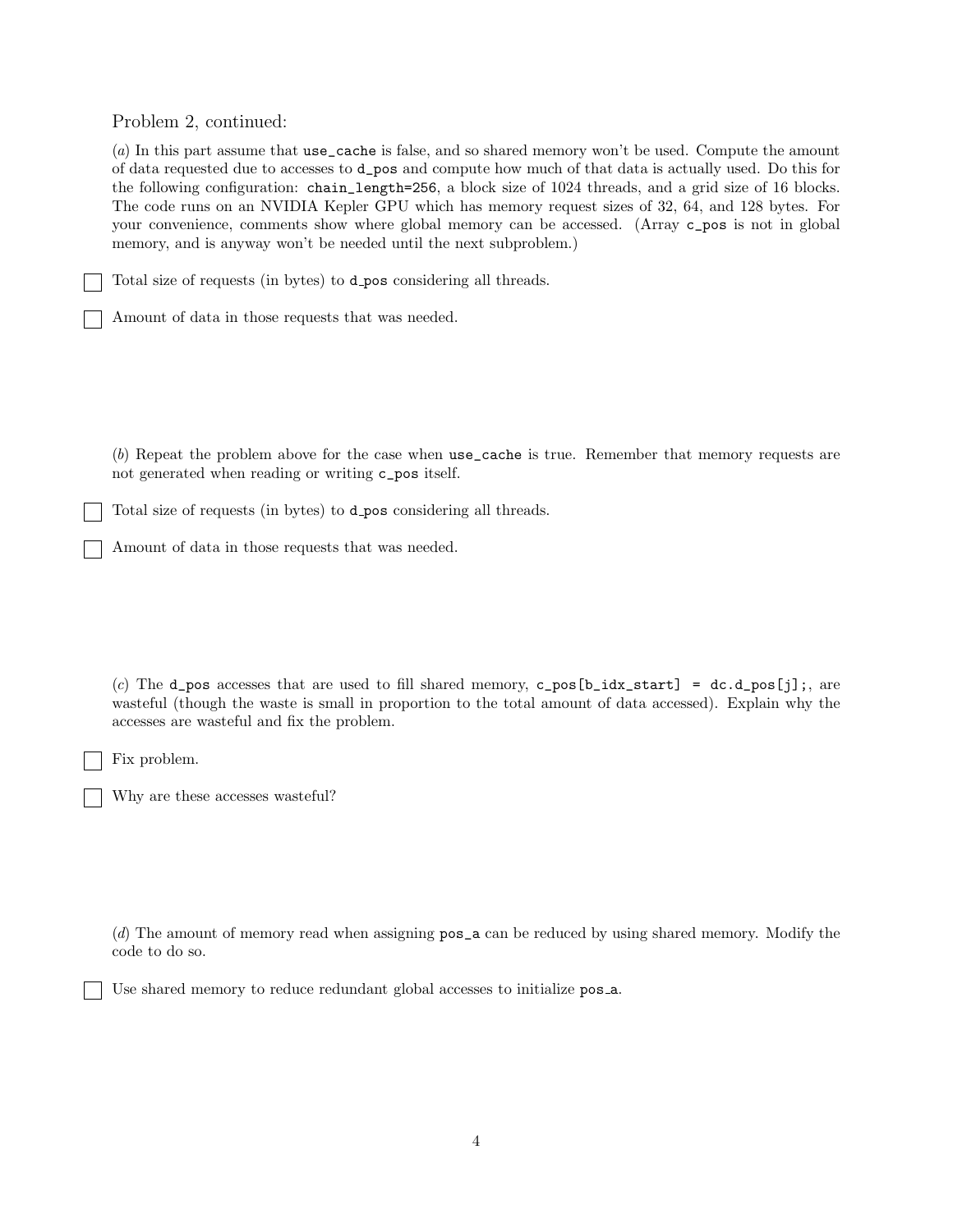Problem 3: [15 pts]Consider the following excerpt from the Cone code from the Homework 2 solution. (File hw2-sol.cc or visit <http://www.ece.lsu.edu/koppel/gpup/gpup/2013/hw2-sol.cc.html>).

```
void render_probb(pCoor base, float radius, pVect to_apex) {
    if ( opt_lod != bo_lod ) // If needed lod != stored lod.
     {
        bo\_lod = opt\_lod;/// Code for computing coordinates and normals omitted.
        if ( !buffer_obj_coords ) {
            glGenBuffers(1,&buffer_obj_coords);
            glGenBuffers(1,&buffer_obj_norms); }
        glBindBuffer(GL_ARRAY_BUFFER, buffer_obj_coords);
        glBufferData(GL_ARRAY_BUFFER, coords.occ() * sizeof(float),
                     coords.get_storage(), GL_STATIC_DRAW);
        glBindBuffer(GL_ARRAY_BUFFER, buffer_obj_norms);
        glBufferData(GL_ARRAY_BUFFER, norms.occ() * sizeof(float),
                     norms.get_storage(), GL_STATIC_DRAW);
     }
    // Transform computation and modelview update omitted.
    glColor3fv(color);
   // Tell OpenGL to get coordinates and normals from buffer objects.
   //
    glBindBuffer(GL_ARRAY_BUFFER, buffer_obj_coords);
    glVertexPointer( 3, GL_FLOAT, 0, NULL);
    glEnableClientState(GL_VERTEX_ARRAY);
    glBindBuffer(GL_ARRAY_BUFFER, buffer_obj_norms);
   glNormalPointer(GL_FLOAT,0,NULL);
   glEnableClientState(GL_NORMAL_ARRAY);
    // Draw the cones. (There will be minor flaws since 1 strip used.)
    glDrawArrays(GL_QUAD_STRIP,0,num_coords);
   // Cleanup code omitted.
```
*Questions are on next page.*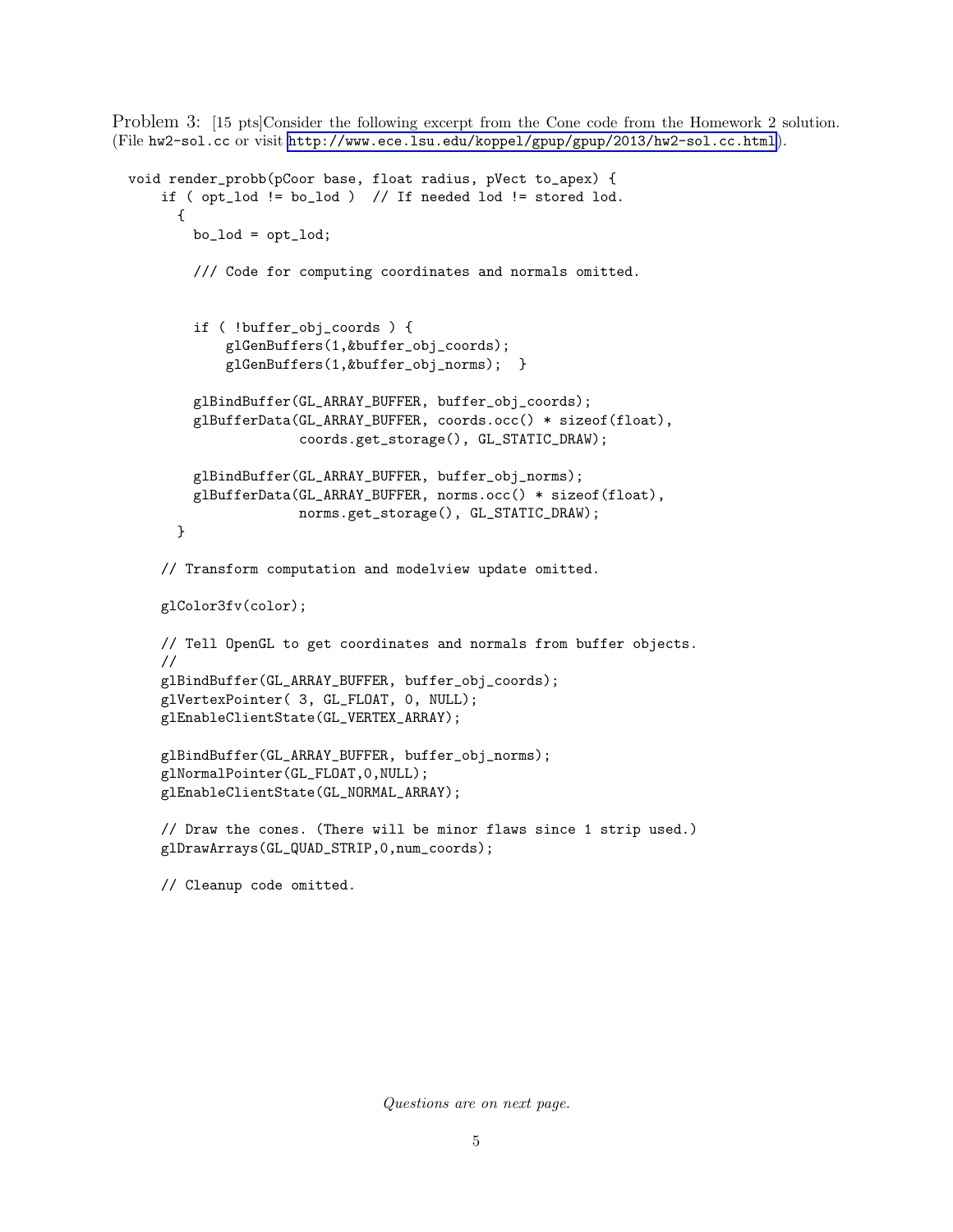Problem 3, continued:

(*a*) The code uses buffer objects for vertex coordinates and normals. Why doesn't it also use a buffer object for color?

Why doesn't color need a buffer object?

(*b*) Modify the code so that it uses a buffer object for color, even if that's not a good idea.

Modify code so color does use a buffer object for color.

(*c*) Suppose that each time the routine above was called opt\_lod had a different value. Also suppose that if ( !buffer\_obj\_coords ) were somehow changed to if ( true ).

What would eventually happen?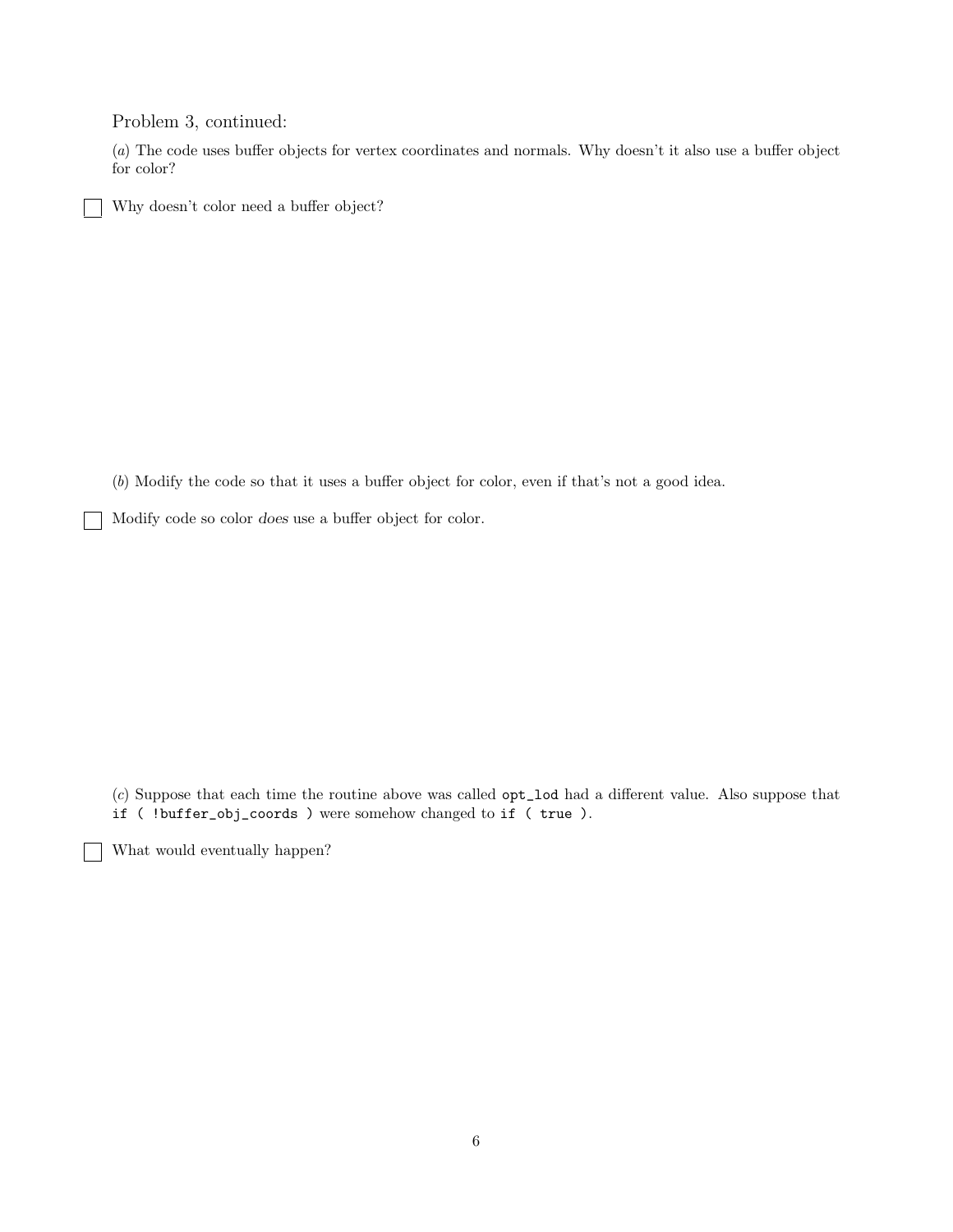Problem 4: [20 pts]Consider another excerpt from the Cone code from the Homework 2 solution. (File hw2-sol.cc starting at line 266. or visit <http://www.ece.lsu.edu/koppel/gpup/gpup/2013/hw2-sol.cc.html>).

```
// Compute transform moving and positioning code from local to global
// space.
//
const float to_height = to_apex.mag();
pVect from_apex(0,0,1);
pNorm rn(from_apex,to_apex);
const float rot_angle = pangle(from_apex,to_apex);
pMatrix_Translate trans_transl(base);
pMatrix_Rotation trans_rot(rn,rot_angle);
pMatrix_Scale trans_scale(radius);
trans\_scale.rc(2,2) = to\_height;pMatrix xform = trans_transl * trans_rot * trans_scale;
// Specify our transformation to OpenGL.
//
glMatrixMode(GL_MODELVIEW);
glPushMatrix();
glMultTransposeMatrixf(xform.a);
if ( !dont_set_color ) glColor3fv(color);
glBindBuffer(GL_ARRAY_BUFFER, buffer_obj_coords);
glVertexPointer( 3, GL_FLOAT, 0, NULL);
glEnableClientState(GL_VERTEX_ARRAY);
glBindBuffer(GL_ARRAY_BUFFER, buffer_obj_norms);
glNormalPointer(GL_FLOAT,0,NULL);
glEnableClientState(GL_NORMAL_ARRAY);
glDrawArrays(GL_QUAD_STRIP,0,num_coords);
```
The code at the top of the excerpt computes a transform matrix that will position and scale the cone to the desired location. The transform is computed in terms of coordinate base, scalar radius, and vector to\_apex. The command glMultTransposeMatrixf takes the transform matrix we computed and multiplies it by the existing modelview matrix. The resulting matrix is written as an OpenGL Shading Language uniform with name gl\_ModelViewMatrix.

In this problem we'll consider computing the transform on the GPU instead. The GPU code will compute the transform in terms of base, radius, and to\_apex.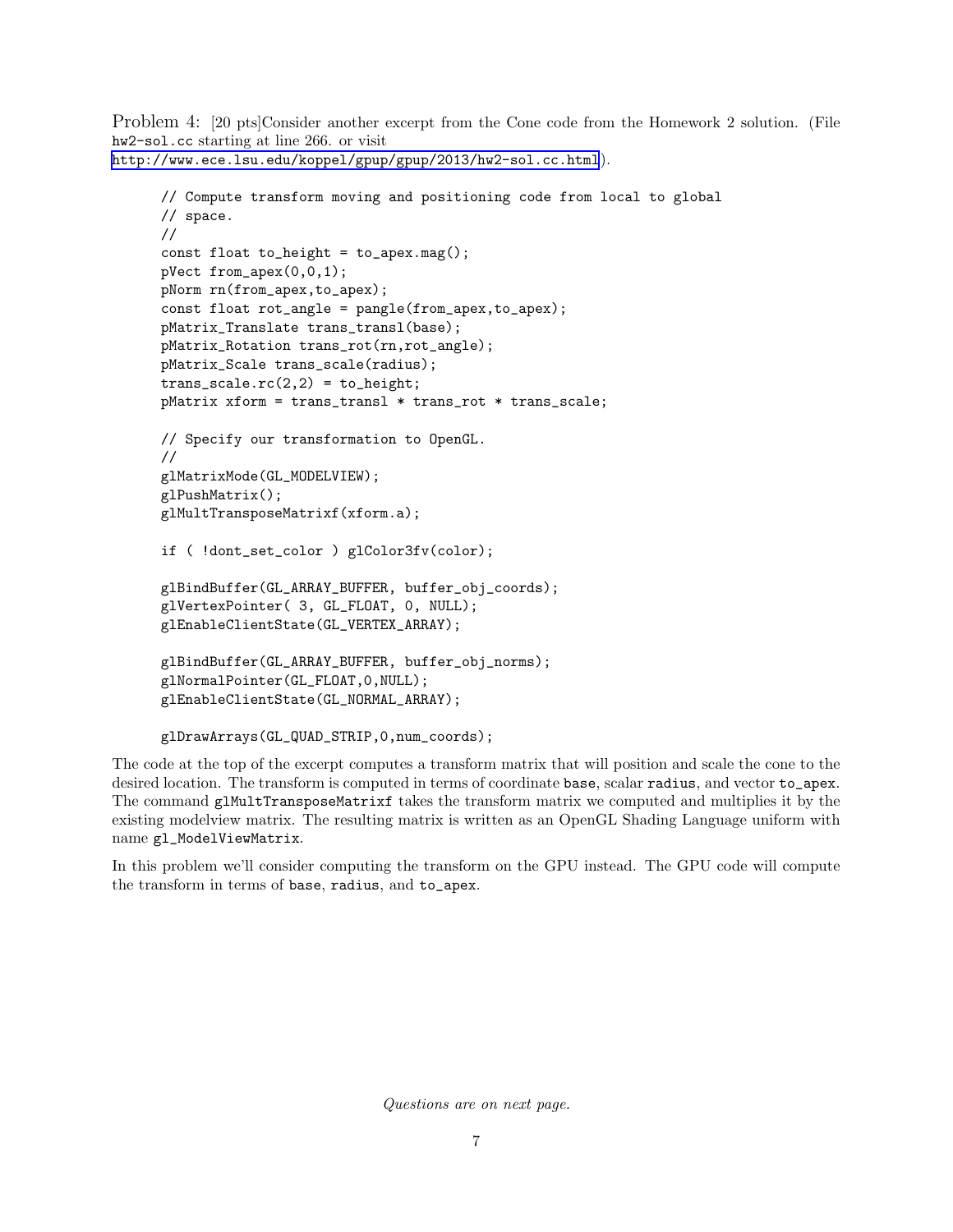Problem 4, continued:

(*a*) Declare base, radius, and to\_apex as uniforms as they would be in an OpenGL SL source file. *Hint: Use the demo-10 (Vertex and Geometry Shaders) code as an example, and look for* wire\_radius*. The demo-10 code can be accessed from the repo or*

<http://www.ece.lsu.edu/koppel/gpup/code/gpup/demo-10-shader.cc.html> *(CPU code),*

<http://www.ece.lsu.edu/koppel/gpup/code/gpup/demo-10-shdr-simple.cc.html> *(simple shaders), and* <http://www.ece.lsu.edu/koppel/gpup/code/gpup/demo-10-shdr-geo.cc.html> *(more elaborate shaders).*

(*b*) Write code to send the uniforms from the CPU to the GPU. *Hint: See the previous hint.*

(*c*) Suppose that xform is computed in a vertex shader making use of the enormous floating-point capability of the mighty GPU. Do you expect execution to be faster or slower than using the CPU to compute xform? Explain.

(*d*) Suppose that xform is computed in a geometry shader. Will execution be faster or slower than using the vertex shader when we are rendering quad strips? (That is, the systems we are comparing both use quad strips, one uses the vertex shader to compute the xform, the other uses the geometry shader.) Explain.

(*e*) Suppose that xform is computed in a geometry shader. Will execution be faster or slower than using the vertex shader when we are rendering individual quads? (That is, the systems we are comparing both use individual quads, one uses the vertex shader to compute the xform, the other uses the geometry shader.) Explain.